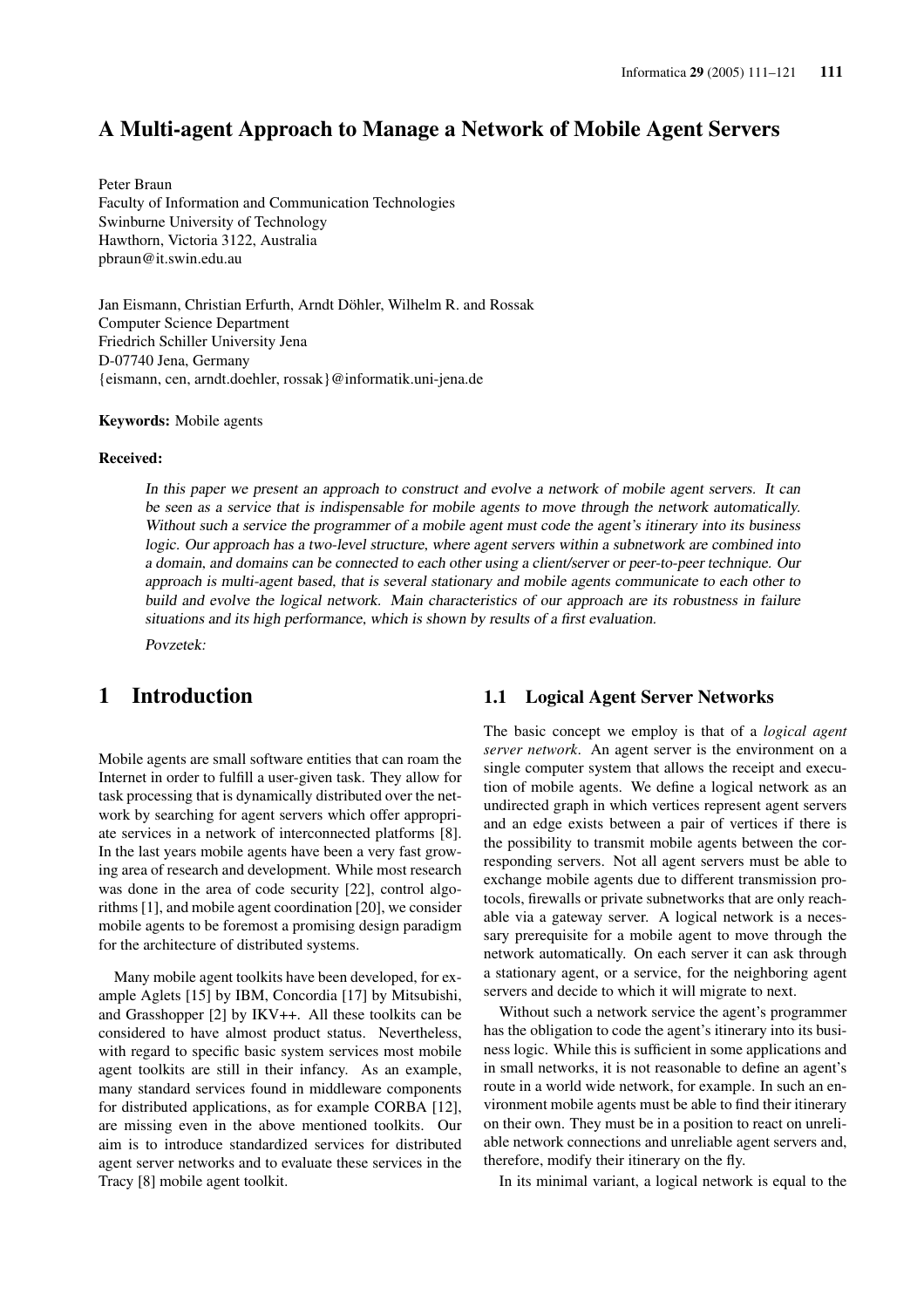minimal spanning tree guaranteeing that each agent server can be reached. The drawback of this solution is the on average higher number of edges on a path between two nodes, which results in a higher number of migration steps and therefore in a higher execution time of the agent. A smaller number of edges on a path between two nodes results from redundant edges. In a network where all agent servers are connected with each other, called a clique, the maximal number of edges on each path equals one. Both solutions lack any structure that could support the agent in optimizing its itinerary while traversing.

A logical agent server network is the foundation for more sophisticated services of this kind. They all need information about neighboring agent servers or possibly all agent servers currently reachable. One of the research topics is to develop algorithms to plan (semi-)optimal routes for mobile agents with regard to application capabilities (data, user-level services) offered on agent servers and network quality information.Currently we are developing a network performance measuring component for the Tracy toolkit. This component is to measure transmission time to other agent servers periodically and providing this information to mobile agents for planning their optimal route through the network. It uses information of the logical agent server network to find agent servers to which the network quality should be tested. On an even higher level of abstraction the logical agent server network is used to propagate information about applications offered on one agent server to other servers in the network. A mobile agent can use this information to plan its route according to the task that it should fulfill.

Currently, in all of the above mentioned mobile agent toolkits, it is only possible to manage a single *stand-alone* agent server by using some kind of console or graphical user interface. In a logical agent server network, the administrator can obtain an immediate view of all agent servers. In the Tracy toolkit there is already an approach to use this information in combination with its graphical user interface which can be dynamically connected to other running agent servers to administrate them, e.g. to start and stop agents or for checking the status of the server.

### 1.2 Similar Approaches

As far as we are aware, there is only one agent toolkit, Grasshopper, that offers a service that is distantly related to a logical agent server network. The *region registry* is a central component within a single domain to hold a list of all agent servers. It is not only used to store information about other agent servers, but also information about all agents that are currently residing on all agent servers within a region. Thus, the region registry can be described as a kind of agent tracking service which is also a good approach to find other agents to communicate to. However, multiple region registries cannot be connected, with the consequence that mobile agents cannot find agent servers beyond their region (local domain).

The Grasshopper approach is a good solution either for local area networks or for a small number of agent servers spread over a large region. It offers more than a logical agent server network insofar as it also provides information about the agents in the local domain.

Other agent toolkits, for example Jade [3], provide another approach. A Jade platform contains of several socalled *containers*. One agent server, named the *main container*, maintains a directory of all containers, agents, and services that are provided within a platform. When a new Jade container is started, the administrator has to decide, whether this agent server shall work as main container. Otherwise, the address of the main container has to be defined to let the new agent server register with it afterwards.

### 1.3 Our Solution

In this paper we present our approach to constructing logical agent server networks. The basic architecture of our approach to mobile agent networks consists of domains, which are limited to subnetworks. All agent servers within a single domain enlist at a central server, which is called *domain manager*. Domains can be connected to each other so that mobile agents can also reach agent servers in other domains. Connecting and disconnecting of agent servers to the network works fully automatic and dynamic.

One characteristic of our approach is its robustness in failure situations. For example we can guarantee that at any time there exists a domain manager for each domain. If a domain manager crashes (because its host agent server crashes) all remaining agent servers vote for becoming the new domain manager. If the original domain manager is relaunched, it can reclaim this role.

Our approach is multi-agent based. The domain management service is completely implemented using stationary and mobile agents. Is does not depend on any specific mobile agent toolkit. Although we have implemented our approach on top of the mobile agent toolkit Tracy it is designed to be portable to any other toolkit with minimal effort. For the rest of this paper, to ground our argumentation and our examples, we will use Tracy as a reference system.

Tracy is a general-purpose mobile agent toolkit. It was designed as an extendable toolkit that consists of a kernel and optional plugins. The kernel only provides those services that are similar in all agent toolkits, for example to execute agents and control agents' life-cycle. All highlevel services like agent communication, agent migration, partial solutions of the agent security problem, etc. are implemented as additional plugins. We refer to [7] for more information about Tracy's architecture. A detailed introduction to use and program Tracy is given in [8].

### 1.4 Related Work

A logical agent server network can be seen as an overlay network and the inceptions of creating and maintaining overlay networks go back to the beginnings of the Inter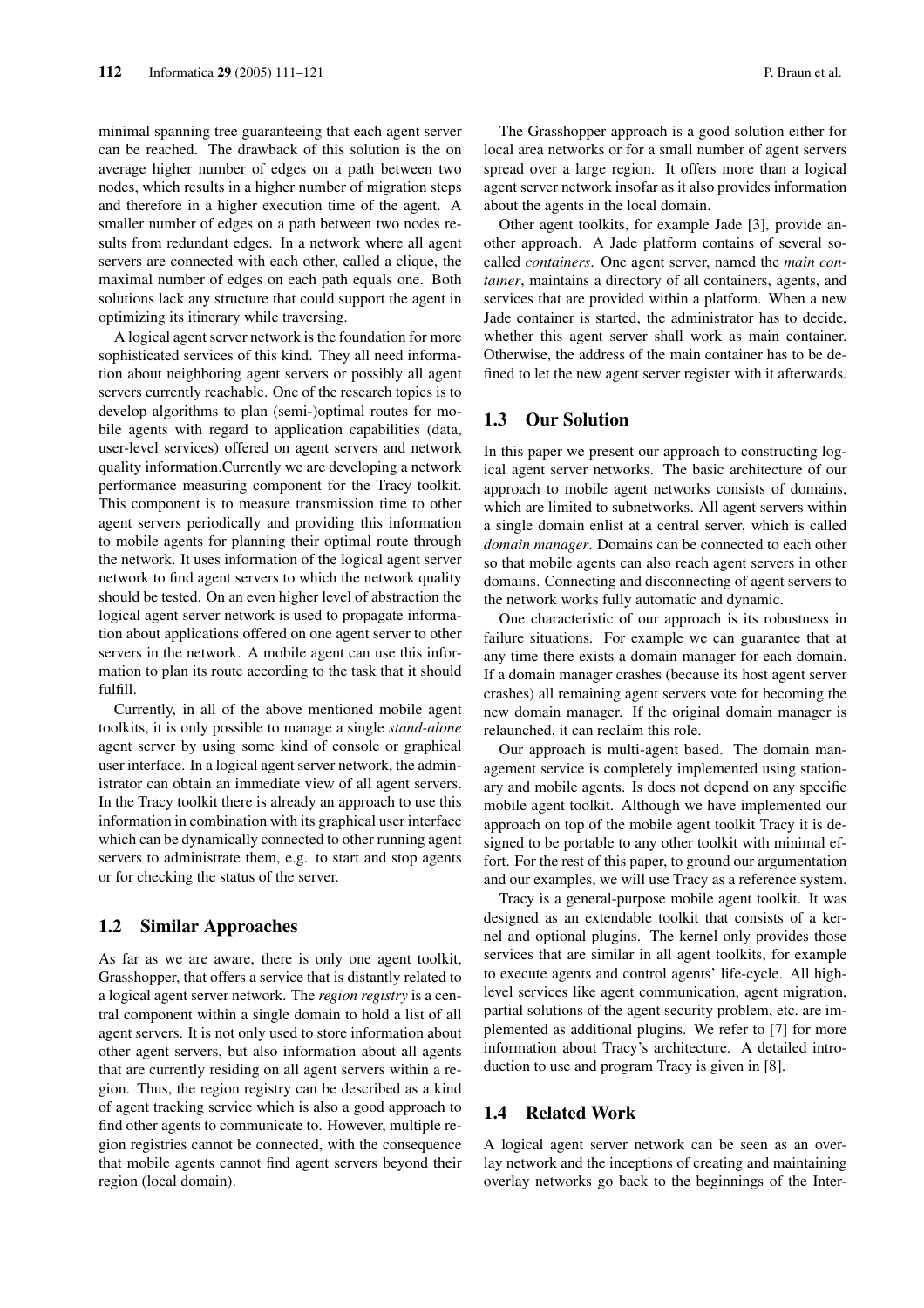net. The Internet was originally conceived as a peer-to-peer system, in which every network node was a peer and the overall number of nodes was very small. In the following, the Internet has grown enormously, making it impossible to maintain the huge number of nodes as in a peer-to-peer system. Overlay structures were conceived as indispensable means to keep the number of nodes manageable.

A well known example for a overlay structure of a peerto-peer system is the Domain Name System (DNS) [18, 19], which divides the domain name space in a hierarchical manner and forms a distributed database system. The DNS as a whole works and scales very well, but it was designed for a static network with only few dynamics and only with immobile nodes.

In the late 1990s the upcoming file-sharing systems revive the use of the peer-to-peer paradigm. Napster [21] is a peer-to-peer system with a centralized search facility. This solution scales well in practice because of centralizing search while distributing download. However, centralized solutions lead to a single point of failure and cannot scale completely.

Gnutella [11], another peer-to-peer file-sharing protocol, came originally without any network structure and was a robust, fully decentralized approach. The search algorithm was a simple broadcast with hop limit mechanism (horizon) and led to high network load, so it scales not with the possible number of requests. A second drawback of this solution was the lack of known entrance points into the network at the first time of join Gnutella.

Present Gnutella clones and successors uses additional mechanisms to prevent the drawbacks of the original solution. eDonkey [9] and KaZaA [14] for example use high potential nodes as super-nodes which are connected to each other and thus form a backbone network. A super-node manages a couple of clients, their connections and search requests and forwards the requests to other super-nodes eventually. This approach joins central and decentral features to a hybrid network structure which may scale well, if the number of peers and super-nodes retains well balanced.

The Tracy domain service provides likewise a hybrid overlay structure. It consists of local centralized, quickreacting domains, that can intercept high network dynamics. Domains can be loosely coupled to each other and are combined in a global hierarchical structure. Agent migration happens fully decentral as in a common peer-topeer manner. This structure guarantees robustness against breakdowns and scalability in a wide range.

#### 1.5 Structure of this Paper

The rest of this paper is structured as follows: In the following section we will present basic concepts of our approach. Sec. 3 contains a detailed description of our stationary agent which is used to build up the network management service. Sec. 4 focuses on the concept of priorities by which we model different types of agent servers within the network. In Sec. 5 we describe possible failure situations and their solution within our approach. Sec. 6 contains a concise description on how mobile agents can employ the network management service. Sec. 7 provides first results of performance measurements. Finally, the last section gives a summary and an outlook to further development.

### 2 Basic Concepts

In this section we introduce the basic concepts of our approach. We start by describing the topology of our logical network. Then we argue the usage of stationary and mobile agents for our approach.

#### 2.1 Topology

The topology or architecture of the created logical network can be best described as an interconnection of several domains, see Fig. 1. One domain consists of several agent servers that are connected in one subnetwork and that are able to exchange mobile agents. This restriction derives from a feature of the Tracy mobile agent toolkit that allows mobile agents to be sent using several transmission protocols, like TCP, UDP, or SSL. Agent servers in one domain must, therefore, at least share one transmission protocol to communicate successfully.

Note, that in Tracy each computer system can host more than one agent server. Thus, the number of agent servers per domain is not limited to the number of computers per subnetwork (which equals 255). Usually, there is only one domain per subnetwork. However, several domains can be used, for example if there are agent servers without a common transmission protocol. Another way to split agent servers within a subnetwork into two domains is described later in Sec. 3.2.

In each domain there exists the so-called *domain manager node* which is an agent server, that is responsible to manage all other agent servers in this domain, which are called *domain nodes*. Every domain node has its unique domain manager node, and vice-versa the domain manager node knows all domain nodes that are currently active in its domain. If an agent server starts or stops, it has to register and deregister with the domain manager node. Compare Sec. 3 for more details.

A logical agent server network finally consists of several domains which are connected with each other via their domain manager nodes. Thus, no domain node has a direct connection to any agent server in another domain. There are several ways to connect domain manager nodes to each other. One is to use a central unique so-called *master node* to receive names of other domain manager nodes. We describe this and other techniques later in Sec. 3.2. As indicated in Fig. 1 there is a hierarchy of nodes in our network model: At the lowest level there are domain nodes that represent usual agent servers. A more specialized type of node is a domain manager, which is responsible to manage all nodes in a single domain. At the highest level there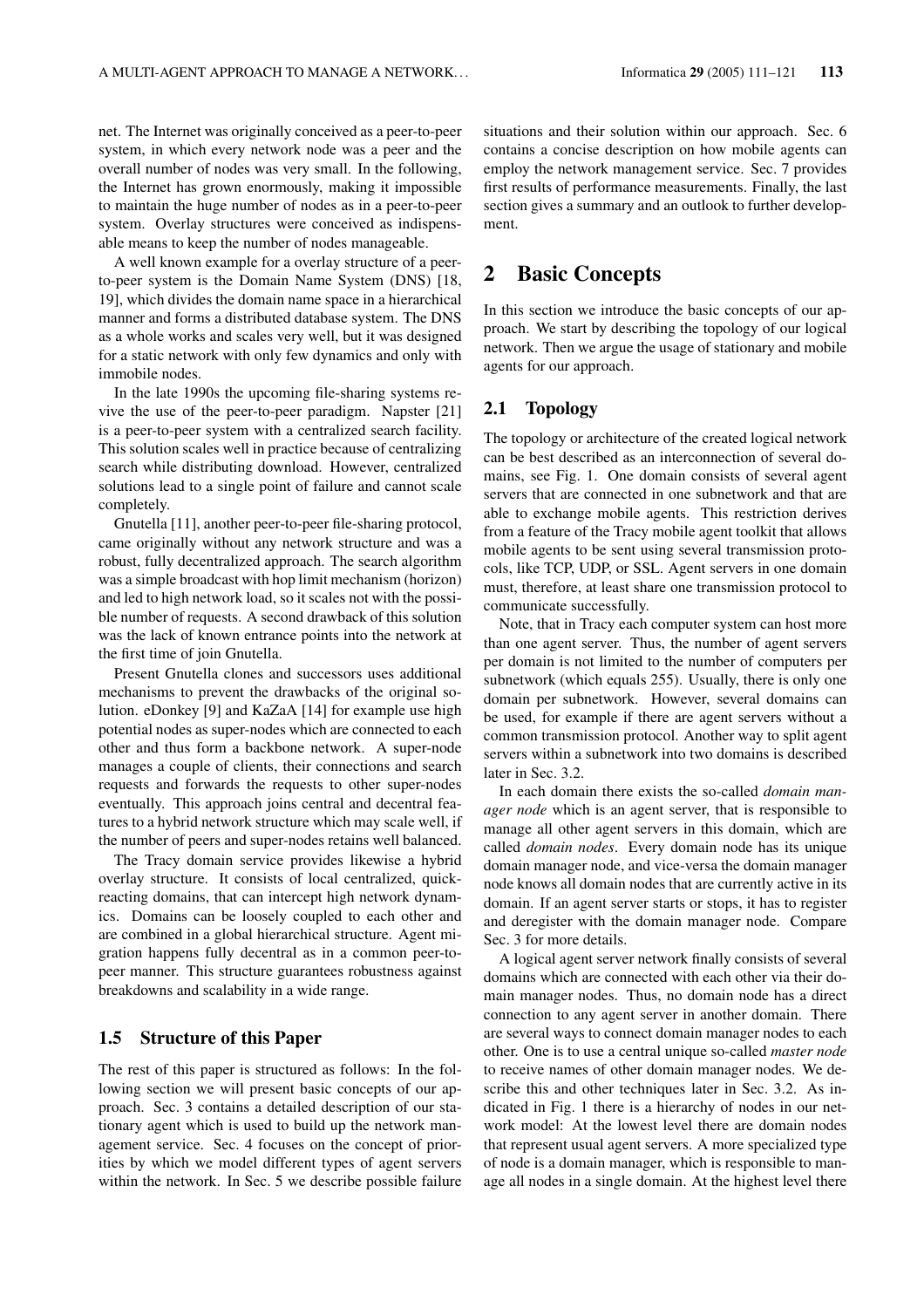is the master node which is responsible to manage domain managers. In the notion of object-oriented analysis we can state, that a master node is a domain manager node, and a domain manager node is a domain node.

### 2.2 Multi-Agent based

Our approach to constructing agent server networks is implemented as a multi-agent solution, where one corresponding agent–the domain information agent–exists on each agent server. This domain information agent can play the role of domain node, domain manager, and even master, as is necessary.

It is quite obvious to use agents for this task, as the whole solution is provided as a service in a mobile agent system. Another solution would have been to implement a new protocol on top of TCP or to use Java RMI. By utilizing agents we preserved the independence of the agent toolkit and offer a clear communication interface for other agents that want to utilize the provided information.

The domain information agent is a single stationary agent on each agent server. In the Tracy toolkit only stationary agents are permitted to access the local file system, open network connections, etc. in contrast to mobile agents which will usually not have these rights. This domain information agent employs mobile agents to connect and disconnect agent servers, to inspect network connections, and to inform agent servers in failure situations. The only exception is that we do not use mobile agents in the very first step, that is to find the domain manager node within the subnetwork. This is done by a multicast, see Sec. 3.2.

The reasons to employ mobile agents are the following: In Tracy, being a purely mobile agent toolkit, we are forced to use mobile agents to send messages between agent servers. Tracy does not offer the ability for agents to communicate to remote agents by sending messages (messages being different from agents). On the other hand, exchanging information between remote agents can be obtained by a very small mobile agent. Fortunately, there is no penalty for using mobile agents for those tasks in the Tracy system, because migration is performed very fast [6, 4]. Remote communication using Java Remote Method Invocation would not be faster. In addition, it would have lead to a complete new communication channel in addition to the core agent server, introducing more dependencies and basically redundant services.

There is one scenario that illustrates nicely the main advantage of mobile agents, that is moving code close to the data instead of moving the data to the code. When a domain manager node is in need of other domain manager nodes to be connected to, the master node can be searched for. It holds a list of other domain manager nodes which can be filtered according to some *neighbor* relation. As this data base can be very large in size, it is obviously a better strategy to choose suitable neighboring agent servers directly at the master node. The standard solution to offer a specific interface lacks the flexibility to define the term *neighbor*. Furthermore, to transmit the whole data base to the domain manager node would cause unnecessary network traffic. We decided to utilize mobile agents to find neighbors implementing the notion of a *neighbor* inside the agent's decision capability. This decision algorithm can be modified by the user and is therefore adaptable to different requirements.

### 3 The Domain Information Agent

This section gives a detailed description of the main component of our domain manager service, which is the stationary *domain information agent* (DIA). The DIA functions according to the roles assigned to it. Here, we will explain how a DIA determines its role during launching and present different techniques to connect domain information agents to each other.

#### 3.1 Constructing Domains

As described in the last section each agent server holds a specific role in the logical agent server network: domain node, domain manager node, and master node. In our solution we provide only one type of agent, the domain information agent, which has to take care of each of theses roles. This method is obvious due to the necessity of changing roles dynamically in failure situations between a domain node and a domain manager node. For the sake of simplicity, we do not introduce new names for the DIA's roles. Thus, if an agent server is currently a domain manager node, the respective domain information agent has to provide the functionality of this higher level role, too.

The determination of the DIA's role is done semiautomatically when launching the agent. First, the agent is in the role of a domain node, assuming that there is a DIA on another remote agent server which holds already the role of the domain manager node. To find this domain manager node and later register with it, the new agent sends out a UDP multicast message to all computer systems in the same subnetwork. If there is a domain manager node in this subnetwork, it receives the multicast message and answers with a single UDP package containing its URL. This URL can be used to address migrations to. In the second step, the new agent now checks if both agent servers can exchange mobile agents by using the same transmission protocol. In the third step, the new agent sends a mobile agent to the domain manager node to register the new domain node over there. The mobile agent returns to indicate that the registration process was successful. This process works fully automatic and due to the usage of UDP messages and very small mobile agents, the whole registration process concludes in less than 40 ms on average in a 100 Mbit/s network (see Sec. 7 for more performance results).

If no domain manager agent has answered the UDP multicast message or both agent servers do not offer at least one equal transmission protocol, the new agent passes into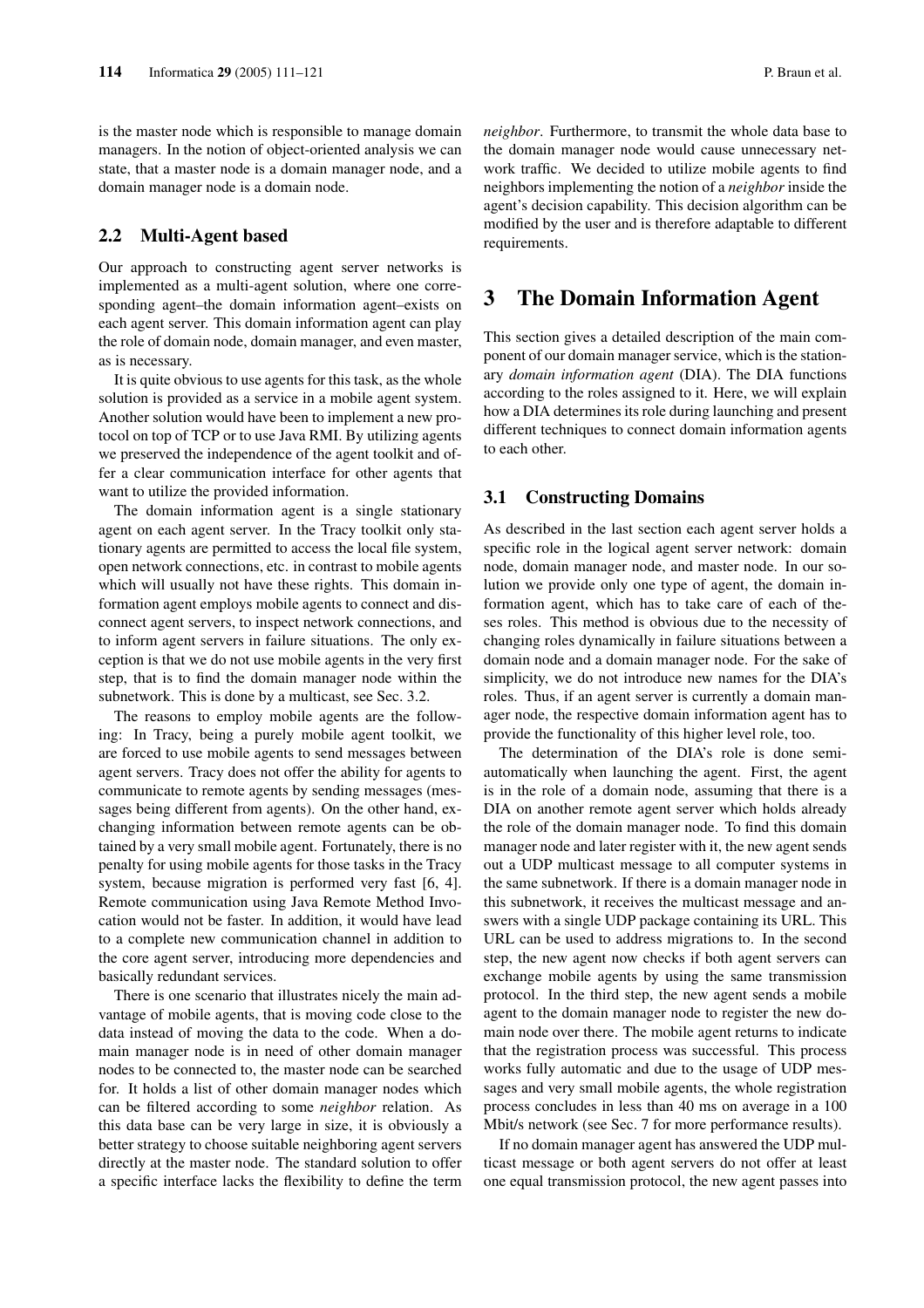

Figure 1: Topology of our logical agent server network. An edge between a pair of vertices indicates that the corresponding agent servers know each other.

the role of a domain manager node itself. As we mentioned briefly in the last section, it can occur that two domains exist in one subnetwork at the same time for the following three reasons: First, if the new agent sends out the UDP multicast message to another UDP port than the domain manager agent receives messages on, the registration process will not start. Second, both agent servers do not speak at least one equal transmission protocol. Third, UDP is an unreliable communication channel. The multicast message as well as the answer package may get lost with the effect that the registration process will fail. Actually, in our implementation, the UDP multicast is resent three times to compensate UDP's unreliability.

As a consequence of a failure in the registration process, a new domain is created within a subnetwork. Agent servers within this subnetwork could now be registered at two separate domain manager nodes. In the current implementation the choice of domain manager nodes is driven by the first-come-first-serves principle, that is the domain manager node that answers the UDP multicast first, is chosen. When the new agent is in the role of the domain manager node it has to connect to other domain manager nodes, see Sec. 3.2 for more information. The only drawback of having two domains in one subnetwork results from slightly increased migration times to agent servers in the other domain inside the same subnetwork. The agent must search for the agent server it wants to visit by first migrating via two domain manager nodes instead of reading the information locally at its current agent server.

The highest level role a domain manager agent may assume is that of the master node. Whereas the above described process works fully automatic, the decision on the master node is done manually by the administrator of the agent server that should become master node. A master keeps its role over its whole life-time. No other domain

node or domain manager node may become master node. The master node is one specific node whose name is known to some/all domain manager nodes. From this master they can obtain information about other domain manager nodes to connect to. A master nodes skips the search for a domain manager node and accepts its role immediately. After that, it behaves identically to a domain manager node within its domain.

When shutting down an agent server, we have to distinguish two cases. If the agent server was in the role of a domain node, the domain information agent has to deregister from the domain manager node. If the agent server was in the role of a domain manager node (but not in the role of a master node), it has to hand over this role to another agent server in this domain. The simplest idea is that the current domain manager node randomly selects from the list of all registered domain nodes one agent server that will become the next domain manager node. With one mobile agent that visits all registered agent server within this domain, the resignation of the old and the taking over of the new domain manager node is reported to all domain information agents. In the current implementation the whole selection process is not implemented this way, but is driven by the priorities concept that we explain in Sec. 4. If the master node is shut down, no other domain manager will take over this role. Thus, if the master node is used by domain managers to connect to other domain managers, a master node failure will cause severe problems to maintain the inter-domain structure of the network.

### 3.2 Connecting Domain Managers

We are now going to present our approach to connect separated domains to one single network. This process is also designed to work fully automatic and allows for dynamic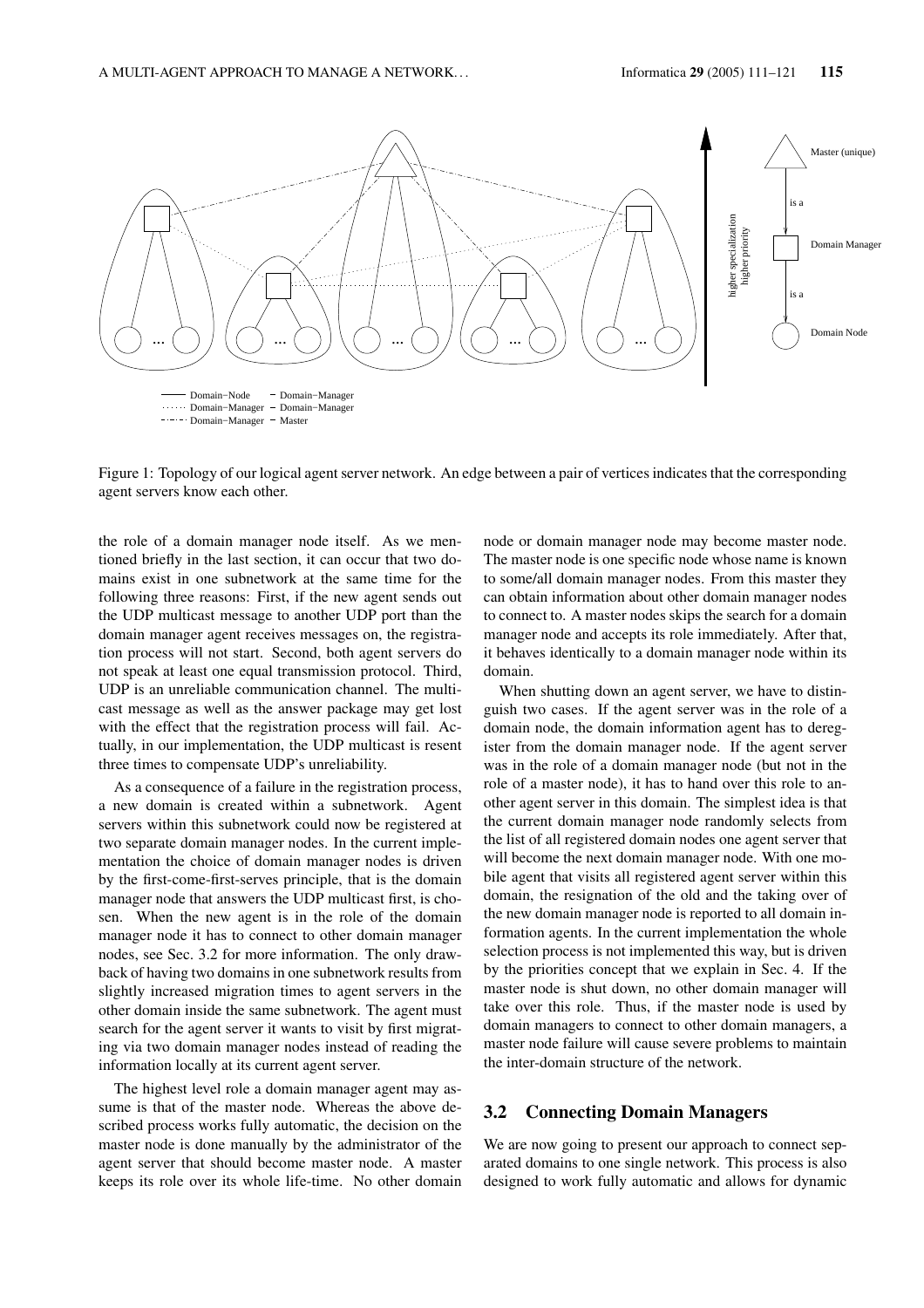adaptation of connections. Therefore, our solution does not enforce the construction of a specific network topology at this level of connection. It depends on the connection strategy which topology is going to emerge, for example to either build up a fully connected graph out of all domain manager nodes or to connect only neighboring nodes according to some kind of distance metric.

In the first approach we use the master node to obtain information about other domain manager nodes. After the domain information agent starts in the role of a domain manager it sends a mobile agent to the master node to filter the remote data base of known domain manager nodes. As we mentioned above, the usage of the mobile code approach in this context allows for effective and very flexible remote filtering. The definition of the notion *neighbor* is encapsulated within the mobile agent and thus can easily be adopted to local requirements at the domain manager node. The selection process also influences the degree of connectivity of the resulting graph.

If the mobile agent can obtain at least one neighboring domain manager node it is guaranteed that no islands will exist. The drawback of this approach is the client/server like architecture which contradicts the mobile agent philosophy to some extent. The master node is a bottleneck and single point of failure that should usually not exist in a mobile agent network.

We also support another approach to connect domain manager nodes, one which is comparable to the connection strategies implemented in peer-to-peer systems, like Gnutella [13] or FreeNet [16]. A fresh domain manager node must connect at least to one other domain manager node. This address can be defined by the administrator, or, including our master-approach, obtained by the master node.

During life-time, a domain manager node searches for other domain managers using mobile agents traversing the network. It selects other domain managers according to its distance metric. When shutting down, it saves the current list of neighbor in the local file system to reconnect to them at the next time being launched.

## 4 The Concept of Priorities

With the simple concepts introduced so far, some problems arise in realistic application situations. As can be deduced from the definition of roles within the logical network, the life-time and the quality of each type is different. We assume that a domain manager node has a longer life-time and a higher reliability than a domain node, which can be a mobile device using a wireless connection. The master's life-time and reliability is assumed to be even higher than that of a domain manager node. However, this idea cannot be found in the approach presented so far.

One shortcoming would result from the selection process which starts when a domain manager node is shutting down. Instead of choosing an arbitrary node this selection process should prevent that a short-living node or unreliable (e.g. on a mobile host) becomes domain manager for a foreseeable short time only. The other drawback is strongly related to this. If the domain manager node is restarted again, it should be able to take over the role of a domain manager node from the present one. Two agent servers starting accidentally at the same time would thus cause a collision problem that should be prevented.

We introduce now a concept of priorities to influence the role of an agent server within the logical network. The priority of a domain information agent is modeled as a value between -128 and +127. This priority is defined by the administrator before the domain information agent is started. It cannot be changed during the agent's life-time, at the earliest when the agent is restarted. The priority value should result from the reliability and long-liveness of this agent server. The higher the value is the more important is the role that this agent server may assume within the network (see also Fig. 1). The default value of an agent server equals 0.

With the concept of priorities, the launching process of a domain information agent changes slightly. When a new domain information agent receives the UDP packages containing the URL and priority information of found domain manager nodes (remember that several domain managers might exist in a single subnetwork), it now compares the priorities of theses nodes with its own. If its own priority is higher, the new node becomes domain manager. In the other case, it tries to register with one of these nodes starting with the one with highest priority.

If a new node becomes domain manager, a process of changing roles is started: A mobile agent is started to visit all domain manager nodes and notifies each to release its role and to fall back to the role of a domain node. Each node is informed about the new domain manager node, so that no new registration process is necessary.

When a domain manager node is shutting down, it selects the next domain manager from the list of all known domain nodes according to their priority. To inform the new domain manager and all connected domain nodes about the new situation, the same process starts as mentioned above.

To prevent that two agent servers starting at the same time become domain manager nodes, the priorities and the agent servers' names can be used. When receiving the UDP package containing URL and priority of another domain manager node, the new node can determine which node is going to take the role of a domain manager node by comparing the priorities of both nodes. If both priorities are equal, the first node according to lexical sorting of their URLs is selected.

### 5 Recovery from Failure Situations

The handling of failure situations is a very important issue in distributed systems. Typical challenges of mobile agent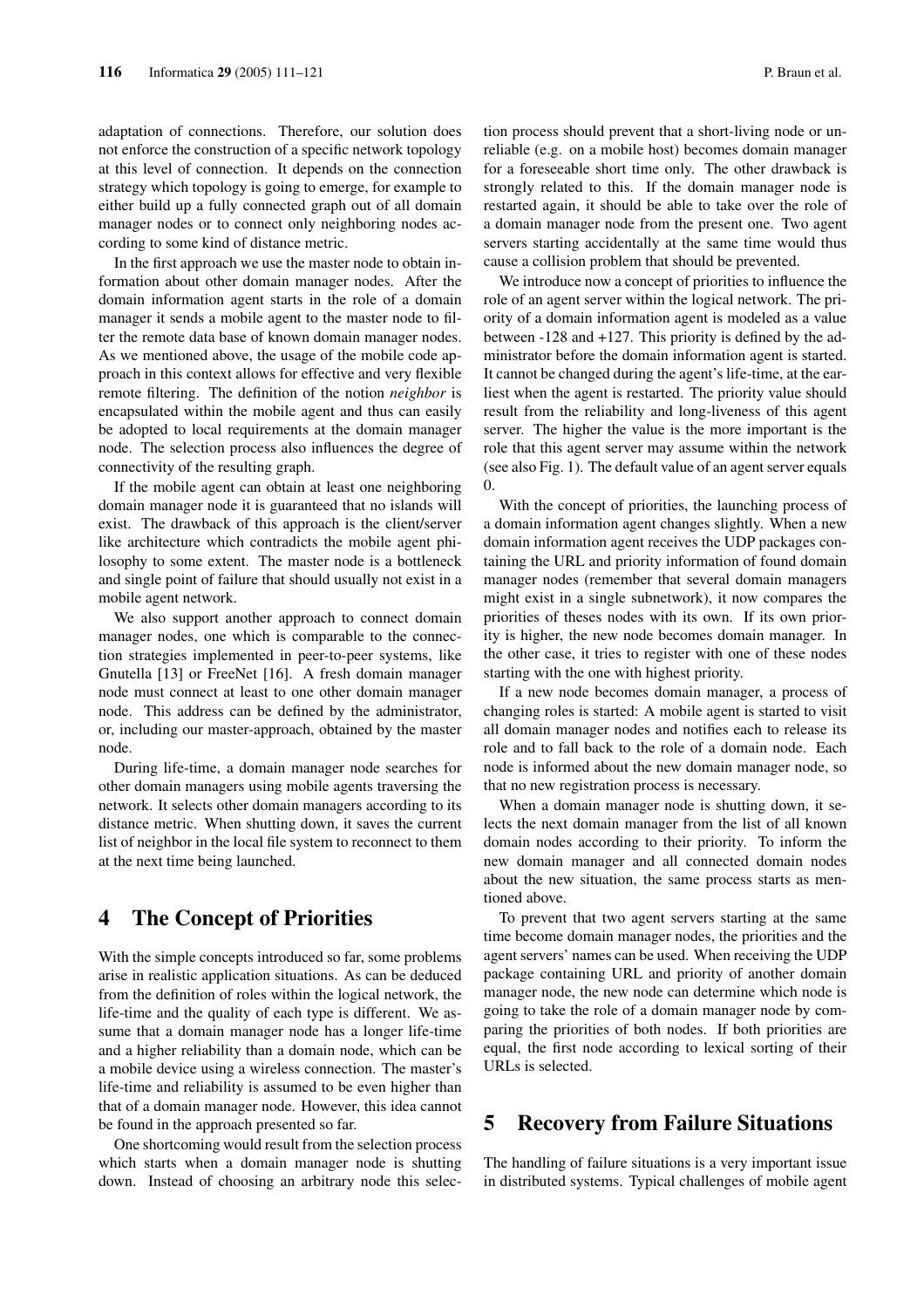systems are especially a consequence of the wide area network character of agent networks. In a mobile agent network it might happen very often that servers go down or are unavailable. As a consequence, agents must search for an other host offering the same services. For the management of a logical agent server network it is, therefore, very important to handle those situations appropriately. The technique to find out that neighboring servers are not available anymore is implemented by the use of mobile agents that are sent to the other server. Those so-called *ping agents* are sent from nodes to managers and from managers to other managers. Currently we do not distinguish between server and network failures and handle both situations identically as a server failure. The following failure situations are detected:

- 1. Failure of a domain manager. Each domain node periodically sends out ping agents to its domain manager. If the migration process fails for any reason, it is assumed that the domain manager is not available any more and that a new domain manager must be defined. The first node that has noticed this situation becomes a domain manager for a limited time, not considering any priority information. All other nodes within this domain will notice this failure situation within a pre-defined period of time and will find this temporary manager node to register with. This period of time equals the maximal time between sending two ping agents (see below). The temporary manager node collects all priority information and can be certain to select the node with the highest priority as the next domain manager. The exchange of roles is performed in the same way as described above in Sec. 3.1. Without the temporary manager node it might happen that exchanging roles between nodes takes place as often as nodes are in the domain.
- 2. Failure of a neighboring domain manager. If a domain manager detects that a neighboring domain manager is not alive anymore, it removes it from the list of known managers. Depending on the the strategy of finding other neighbors it might immediately request new neighboring managers from the master node. If the failed manager has been the only connection between two separate subnetworks it is possible that they become disconnected. Therefore it is important to specify a good minimal degree of connection for the network.
- 3. Failure of a node. If a domain manager detects that a node is not alive anymore, it is removed from the list of known domain nodes. If the node is restarted, it can register with the manager again.

If any of these failure situations can be attributed to a network failure instead of a node failure, it might happen that the alleged crashed node will be available again after a short period of time. With our approach we can achieve the

expected behavior, that is to restore the old state automatically. For example, if the connection between all nodes and the manager node is broken (but the manager node is still alive), a new domain manager will be elected as described above. The disconnected manager notices stepwise that each node is not available any more and removes it from the list of known domain nodes. After the last node has been removed, the domain manager checks if there is another domain manager reachable by using an UDP multicast. If it finds another domain manager the process of comparing priorities and possibly exchanging roles starts. Otherwise, it stays as a domain manager, but tries to find another domain manager until a new domain node has registered.

A very important parameter which influences the quality of service of the logical agent network is the time between two ping agents (ping interval). If it is too long, the network will react sluggish and might hand out outdated information about the network. If the ping interval is too short, network traffic will increase.

If the master node concept is used to connect to other domain managers, a master node failure would cause severe problems to maintain the inter-domain structure of the network. Currently, we have not implemented any approach to handle this failure situation.

## 6 Usage

After we have illustrated how the network structure is constructed, we will now explain how the information is provided to mobile agents. It is again the domain information agent (DIA) that provides information about known domain nodes and domain managers. A mobile agent can gain this information either by exchanging messages with the DIA, or by observing the blackboard. A description of all types of messages, including the content of the reply message can be found in Tab. 1. All capitalized words are String constants defined in class DomainInformationAgent. The following example (Fig. 2) shows an agent that sends a message to the DIA to retrieve all domain nodes. The answer message contains a list of URLs in the message body, where entries are separated using three "  $\frac{1}{6}$  " characters. To parse this list of URLs, class StringArray in package de.unijena.tracy.util can be used. See the Tracy JavaDoc documentation for more information.

The second way to obtain information about the network structure it to observe specific entries on the blackboard. The blackboard is a hierarchically structured container for information to provide information that should be seen by all agents on a single agent server. The DIA publishes information about known domain managers and domain nodes on the blackboard in directories System/domainmanager/managers resp. System/domainmanager/nodes. Both directories contain sub-directories for each host.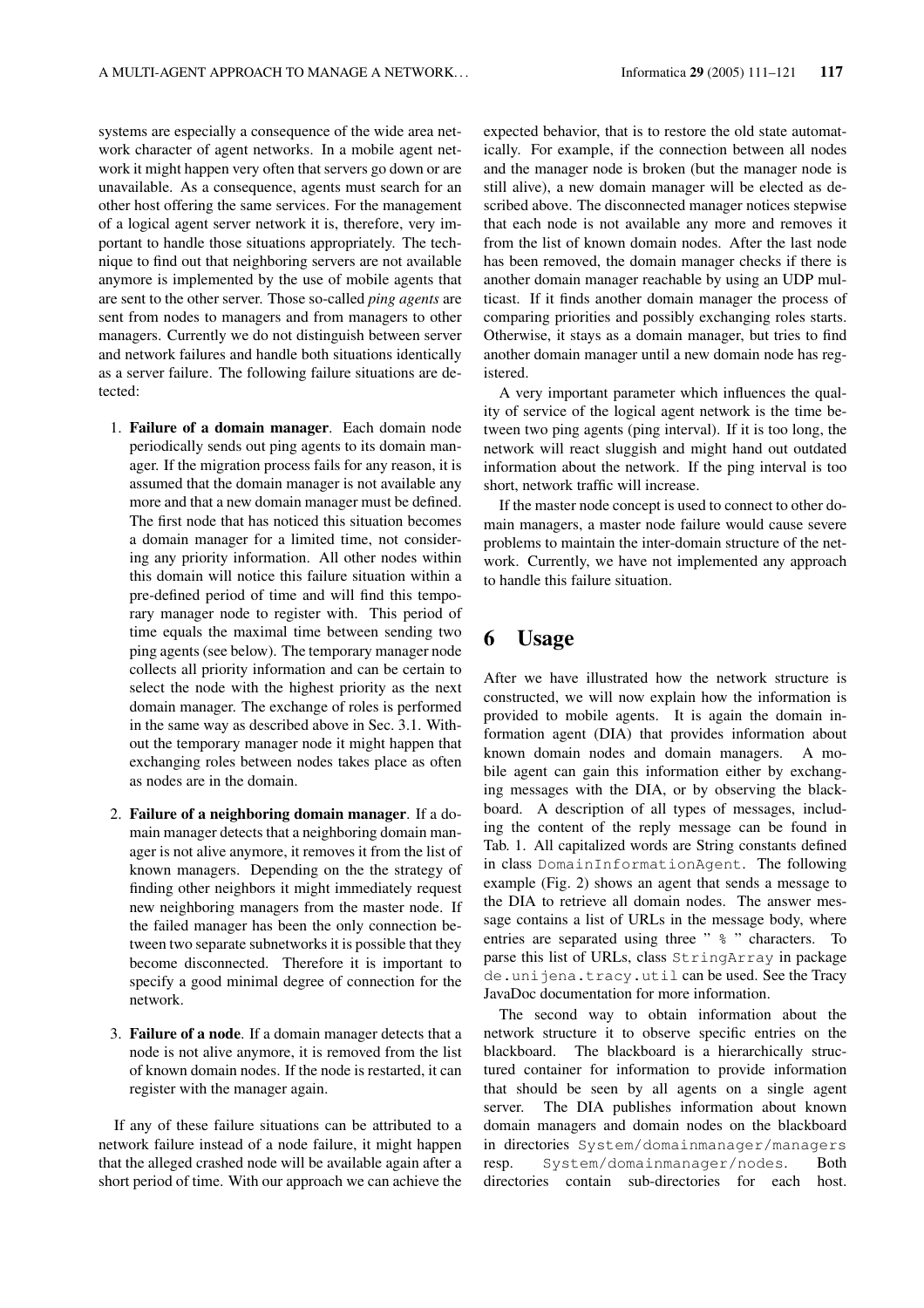```
import de.unijena.tracy.util.*;
import de.unijena.tracy.agent.*;
import de.unijena.tracy.agentsystem.*;
import de.unijena.tracy.comm.*;
import de.unijena.tracy.domainservice.*;
public class MessageExampleAgent extends MobileAgent{
 public void startAgent() {
   try{
      sendMessage(DomainInformationAgent.DOMAIN_AGENT_NAME,
                  DomainInformationAgent.GET_NODES,
                  null);
    } catch (MessageQueueException e){
      // DomainInformationAgent does not exist
    }
  }
  public void handleMessage(Message msg){
    if (msg.getTyp().equals(DomainInformationAgent.GET_ANSWER)){
      if (msg.getContent() != null){
        String[] servers =
                 StringArray.stringToStringArray(msg.getContent());
      }
    }
  }
 public void systemFailure(){
  }
}
```
Figure 2: An example of an agent that asks the domain information agent for the names of all domain nodes.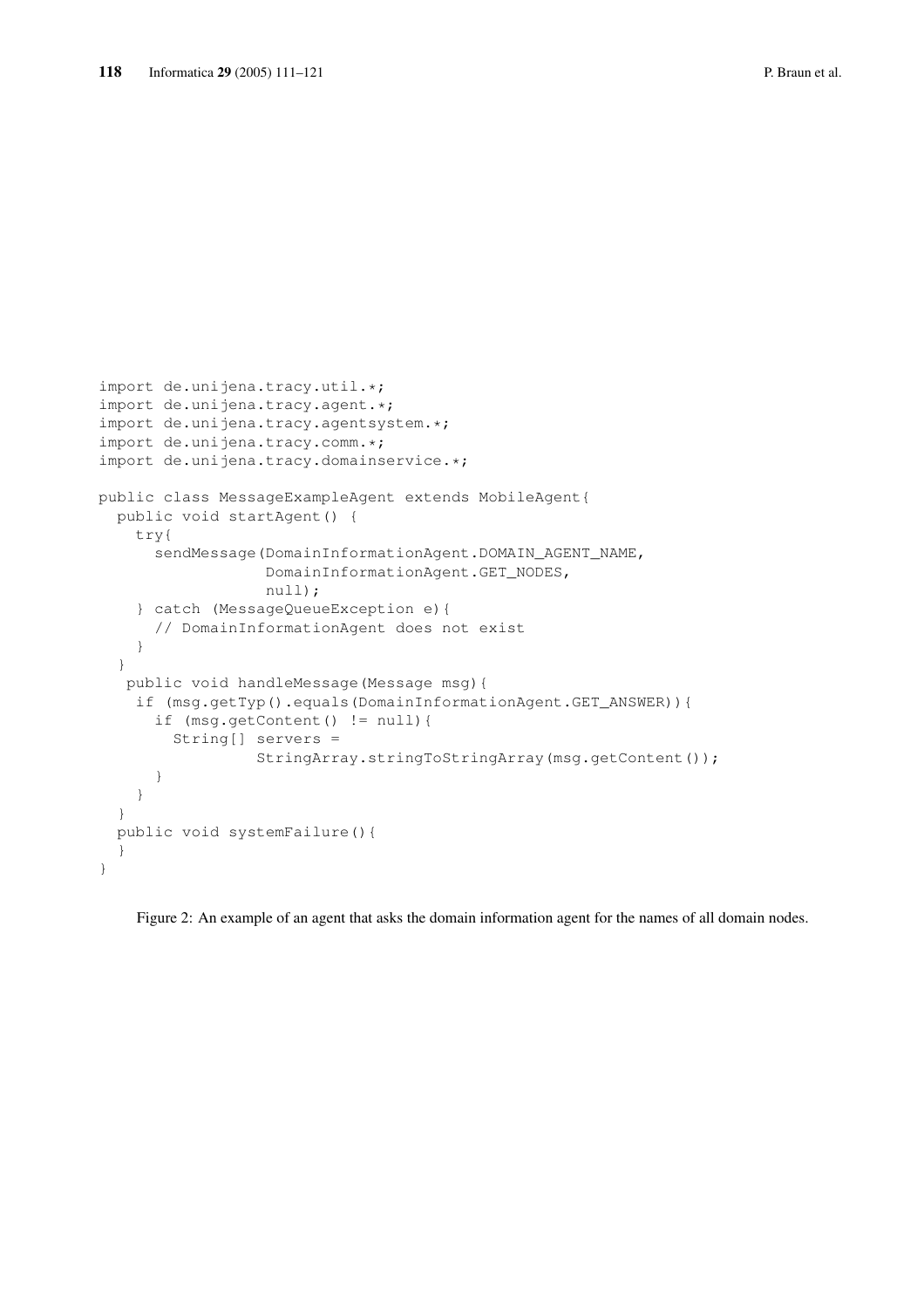| <b>Request subject</b> | Reply subject     | <b>Reply parameter</b>  | <b>Description</b>          |
|------------------------|-------------------|-------------------------|-----------------------------|
| <b>GET NODES</b>       | <b>GET ANSWER</b> | List of URLs            | Get a list of all nodes.    |
| <b>GET MANAGERS</b>    | <b>GET ANSWER</b> | List of URLs            | Get a list of all managers. |
| IS DM                  | IS DM ANSWER      | <b>DM TRUE/DM FALSE</b> | Ask for the role.           |

Table 1: Messages to obtain information from the domain information agent.

Each host directory contains entries with the agent server name. For example, if agent server with name swiss.uni-jena.de/piz-gloria is a domain node, the blackboard contains an entry with name System/domainmanager/nodes/swiss.uni-

jena.de/piz-gloria. Using the blackboard has the advantage to be able to observe single directories or entries and become immediately informed in case of any modification. Doing this, it is for example very easy to notice that new nodes have enrolled on this domain manager. See [5] for more information on how to access and observe the blackboard.

## 7 Quality of our Approach

The quality of an approach for managing logical agent server networks is influenced by the quality of the resulting network and the performance of the whole service in failure situations. The first issue will be a topic of further work, where we want to evaluate the resulting network quality with regard to different connection strategies and distance metrics. This research is mostly done on an application level, for example to evaluate the time for an agent to route its way through the network considering the information provided by the logical network.

For the moment, we have evaluated our approach with regard to the performance of the pure management services. Our results show on the one hand that our approach causes no measurable overhead for the whole network traffic and on the other hand that the network can react very fast in failure situations and can achieve a stable state within a very short period of time.

All our experiments were conducted in a cluster of 8 computer systems running Linux on a processor with 800 MHz and in a network with 100 MBit/s bandwidth. The UDP time-out is set to 100 ms. The ping interval is set to 1000 ms.

Our results are summarized in Tab. 2. Each experiment was repeated 10 times and given results are mean values. Times do not include start-up times of the agent servers. In experiment 1 a new agent server registers at an existing domain manager. The time consists of sending the UDP multicast message to find the domain manager, checking transmission protocols, and register with the domain manager by using a mobile agent. In experiment 2 a new agent server is started and there is no other domain manager in the subnetwork. Thus, it becomes a new domain manager after it has waited for three UDP time-out periods (which

in sum are 300 ms). No mobile agent is used in this experiment. In experiment 3 the current domain manager is shut down and delegates the role of the domain manager to a known agent server. The mobile agent is used to inform all nodes of the new domain manager and to delegate the role to the new domain manager. In experiment 4 the current domain manager is manually stopped to indicate a failure situation. The measured time is needed for the other seven agent servers to notice this situation (after at last 1000 ms) and to vote for becoming new domain manager, including the whole process of changing roles using a mobile agent. During this process 24 migrations are performed in parallel to connect nodes to the temporarily domain manager, followed by 8 migrations to change roles. Finally, in experiment 5 a new domain manager registers at two other domain managers, located in other LANs in Jena, using the master approach. The master is located at Weimar university (network bandwidth 34 Mbit/s). The mobile agent is used to search for the neighboring domain managers and to register over there.

# 8 Using Domain Manager Functionalities to Propagate **Services**

A possible application of the domain manager concept is to use it as a basis to design an information service for agents. *Information service* in this context means to support agents to search actively for those services they need to fulfill their user-defined task. It is the agent that locates available services, maps them to its needs, and autonomously charts a best possible route through the network to reach them.

In general, services are provided in the network by an agency or an agent within an agency. They are distributed over the nodes in the available network. The idea is to improve the autonomy of agents in a way that is transparent to the end user. The proposed information service would make it possible for the end user to simply state *what* he or she wants the agent to do, instead of *how*. This means that the end user could avoid to program a dedicated route into the agent's code, a route that is based on a most likely incomplete and possibly outdated human perception of the network. The human owner of a mobile agent could leave it open where fitting information and processing capability is collected and utilized. The agent and its supporting infrastructure will take care of the rest.

Of course this means that each agent, and the network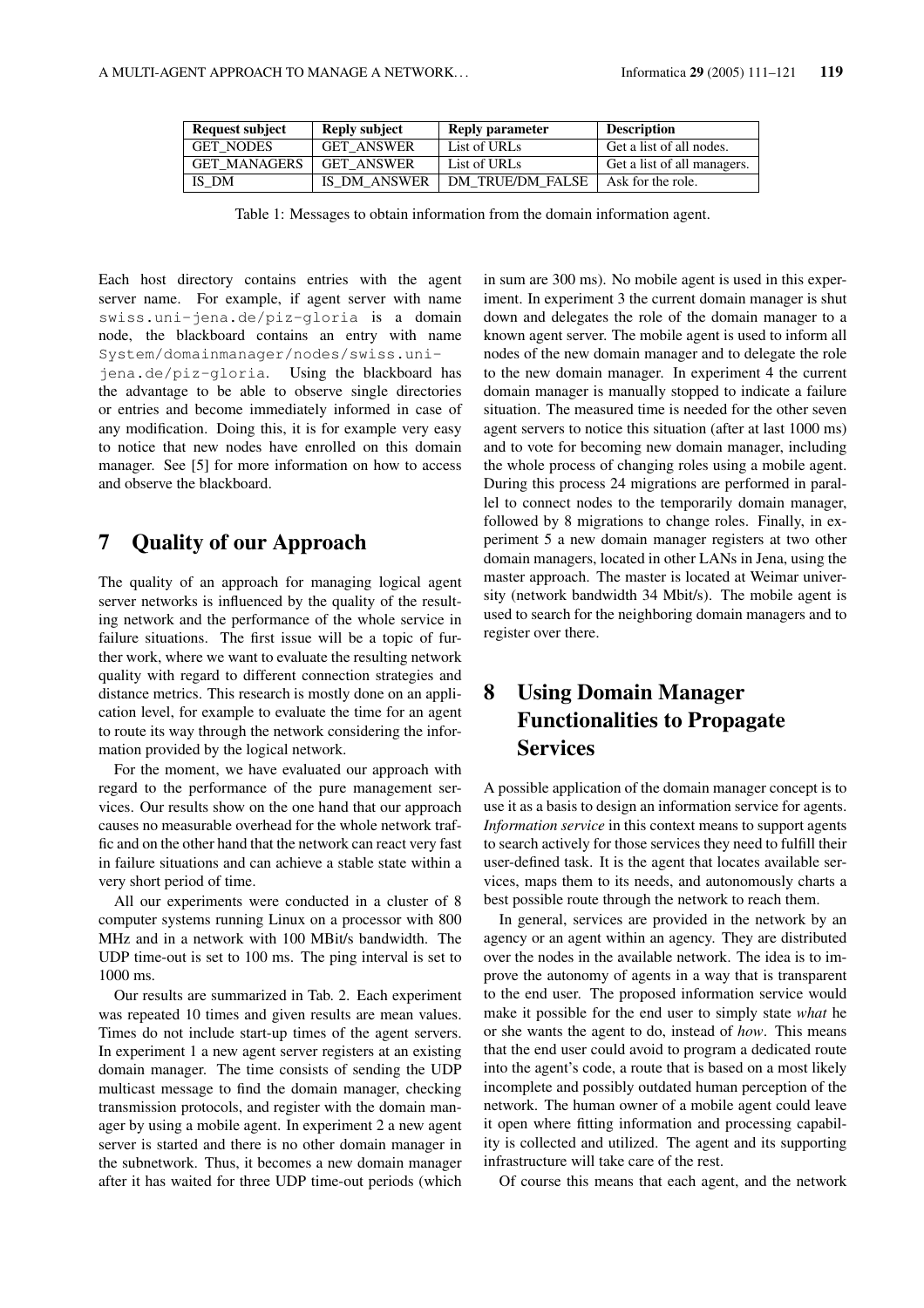| <b>Experiment</b> | Description                                               | Time [ms] |
|-------------------|-----------------------------------------------------------|-----------|
|                   | Register a single node with an existing domain manager    | 40        |
|                   | Start a new domain manager                                | 442       |
|                   | Shut-down a domain manager                                | 558       |
|                   | 7 server vote to become new domain manager                | 1542      |
|                   | Register a new domain manager at two neighboring managers | 655       |

Table 2: Inspected scenarios for the performance evaluation. Given times are mean value of 10 experiments each.

of agencies they use, must provide a couple of new capabilities: Advertise and describe available services; match services to the user's orders; locate the nodes where those services are available; find a possibly optimal route through the network to travel to all indicated nodes/agencies and actually trigger service execution before returning home with the desired result. We are currently designing and implementing support for the tasks that tackle advertising of services and location of the respective nodes. Matching is simply based on a fixed set of keywords and, thus, kept very simple. Routing is open to a variety of solutions, including graph-based algorithms or methods from artificial intelligence. In this short overview we will focus on the most basic problems, that is to advertise and locate services in a most likely dynamic network of inter-linked domains.

Domain nodes already offer various services to mobile agents, either themselves or through agents they currently host. These services are well known to all agents that currently reside at the domain node. However, to make these services known to all agents in the domain, each domain node has to publish a service list. This can in our environment be done by a relatively simple extension of the domain manager concept: Each node's service list is transmitted to the domain manager node using the already necessary exchange of mobile agents during the registration process. Additional information about services available on the domain node is simply attached to the registration agent. Ping agents are used to hold this information up to date. (Remember: Ping agents are used to check if neighboring servers are still reachable. Such agents are exchanged between the domain manager and the domain nodes on a regular basis - see section 5).

The set of transmitted service lists can be seen as a service map of the local domain that is placed at the respective domain manager node. Agents are now able to use this map to match services, chart a route, etc. To avoid the migration to the service map, that is the domain manager node, this map can be mirrored at every domain node, again by simply using ping agents. If there are connections to other domains available - this is already possible on the basis of links between domain manager nodes - a summary of a domain specific service map can be propagated to other domains.

We improve the service map a little bit more by collecting additional technical information, e. g. characteristics like bandwidth, latency etc., and adding them to the service map. This would help the agent to plan the trip more exactly by taking into account also quality and reliability of available connections between nodes. To achieve this task a net sensing module quantifies the line characteristics in certain intervals by performing measurement experiments. The extracted data is collected and stored on the local domain node as well as sent to other domain nodes. This can be done very effectively during such an experiment by using the packages that have to be sent over the network for measurement purposes anyway. The actuality of the line characteristics depends on the frequency of the measurement experiments. The more dynamic the network is, the higher the frequency should be. In addition, forecast modules may be used to calculate the next expected value for extracted characteristics.

At this point a complete map with services and line characteristics of the local domain is available. This map is provided to mobile agents on every node in the domain that hosts an agency. By now such an agent is not only able to chart a service-oriented route that allows it to support its task, but is also able to estimate migration times and determine an optimized migration strategy.

As a possible alternative to the specified map-building mechanism the whole process of creating the enhanced service map could be based solely on the infrastructure of net sensing modules. This would avoid the (mis-)use of register or ping agents, as proposed so far. As already done with line data, the service map could be transmitted to other domain nodes using the bandwidth experiment packages. This would minimize any coupling between the domain manager and the service propagation subsystems and provide a quick and reliable basic infrastructure for service propagation. Therefore, currently the implementation of net sensing modules is our highest priority. For more detailed information regarding the use of the Tracy domain service in this context we refer to [10].

## 9 Conclusions and Further Work

In this paper we introduced the concept of a logical agent server network, which is a necessary service for mobile agents to roam a network automatically. We have presented our approach which is multi-agent based. On each agent server a stationary domain information agent is responsible to provide information about neighboring agent servers to mobile agents. The stationary agent uses several kinds of mobile agents to communicate to other domain information agents on remote agent servers. We introduced the